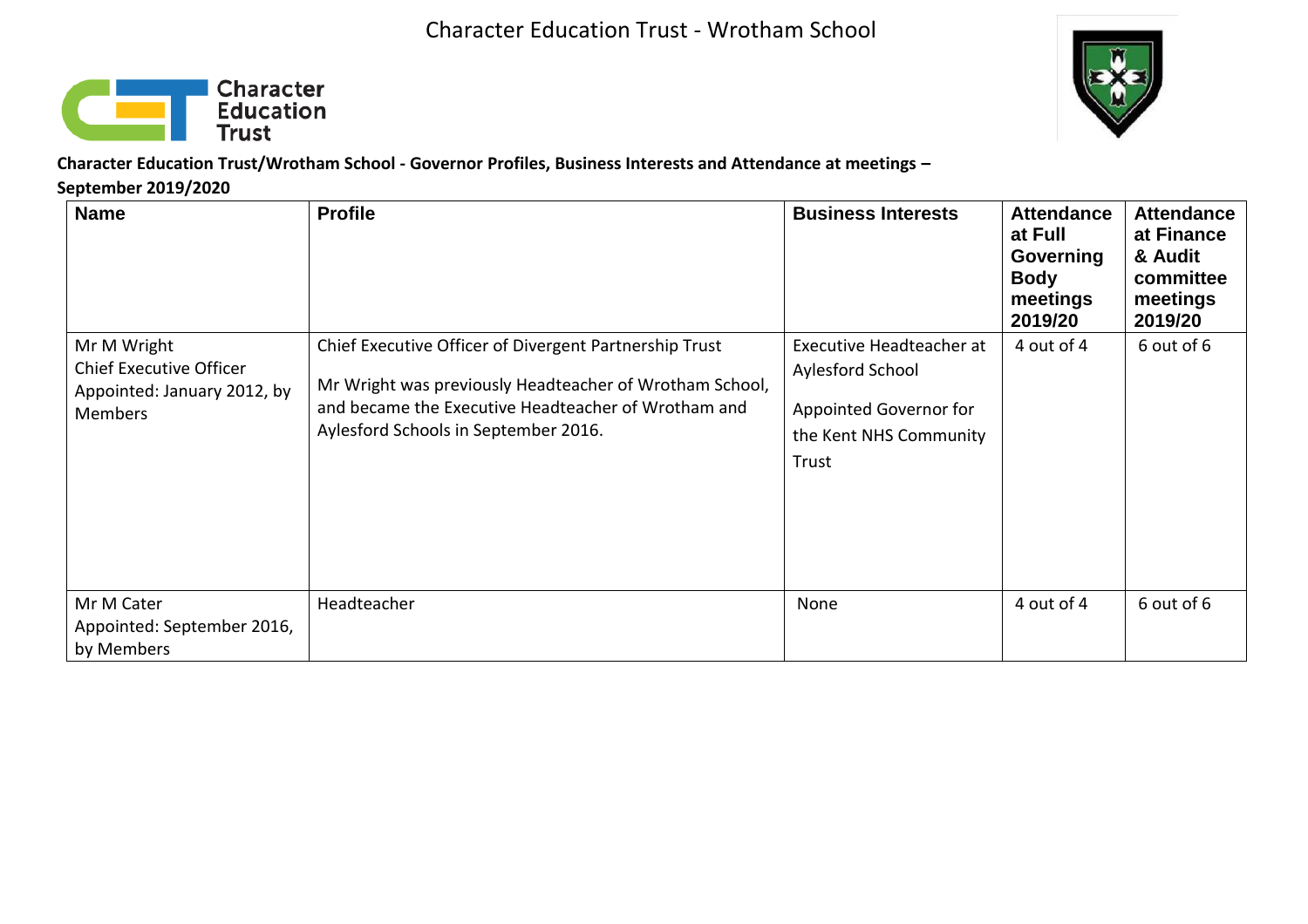



| Mrs S Smith<br>Member and Chair of<br><b>Trustees</b><br>Original Signatory<br>Appointed:<br>April 2013, by Members<br>Re-appointed<br>May 2017, by Members                        | Mrs Smith has been Chair of Governors for the last 5 years.<br>She began her teaching career teaching mathematics in<br>1965 at Kidbrooke Comprehensive School. Over the next 39<br>years she became Deputy Head at Hextable School, School<br>Improvement advisor in the Kent advisory and inspection<br>team, Technical and Vocational Initiative Director for Mid<br>Kent and finally Headteacher of Hextable School. Since<br>retiring she has been involved in teacher training and the<br>inspection of British Schools abroad. | Penta International<br>Governor at Aylesford<br>School                                                | 4 out 4 | 5 out of 6 |
|------------------------------------------------------------------------------------------------------------------------------------------------------------------------------------|---------------------------------------------------------------------------------------------------------------------------------------------------------------------------------------------------------------------------------------------------------------------------------------------------------------------------------------------------------------------------------------------------------------------------------------------------------------------------------------------------------------------------------------|-------------------------------------------------------------------------------------------------------|---------|------------|
| Mr M Reeve<br>Member<br>Trustee<br>Original Signatory<br>Chair of Finance & Audit<br>Committee<br>Appointed:<br>April 2013, by Members Re-<br>appointed:<br>April 2017, by Members | Mr Reeve has been a Governor of Wrotham school for over<br>25 years, seven of which he held the position of Chair of<br>Governors.<br>He works as an Operations Director for a local high tech<br>innovations company.                                                                                                                                                                                                                                                                                                                | <b>Futronics</b><br>The Village Forum Ltd<br><b>Trax Computing</b><br>Governor at Aylesford<br>School | 4 out 4 | 6 out of 6 |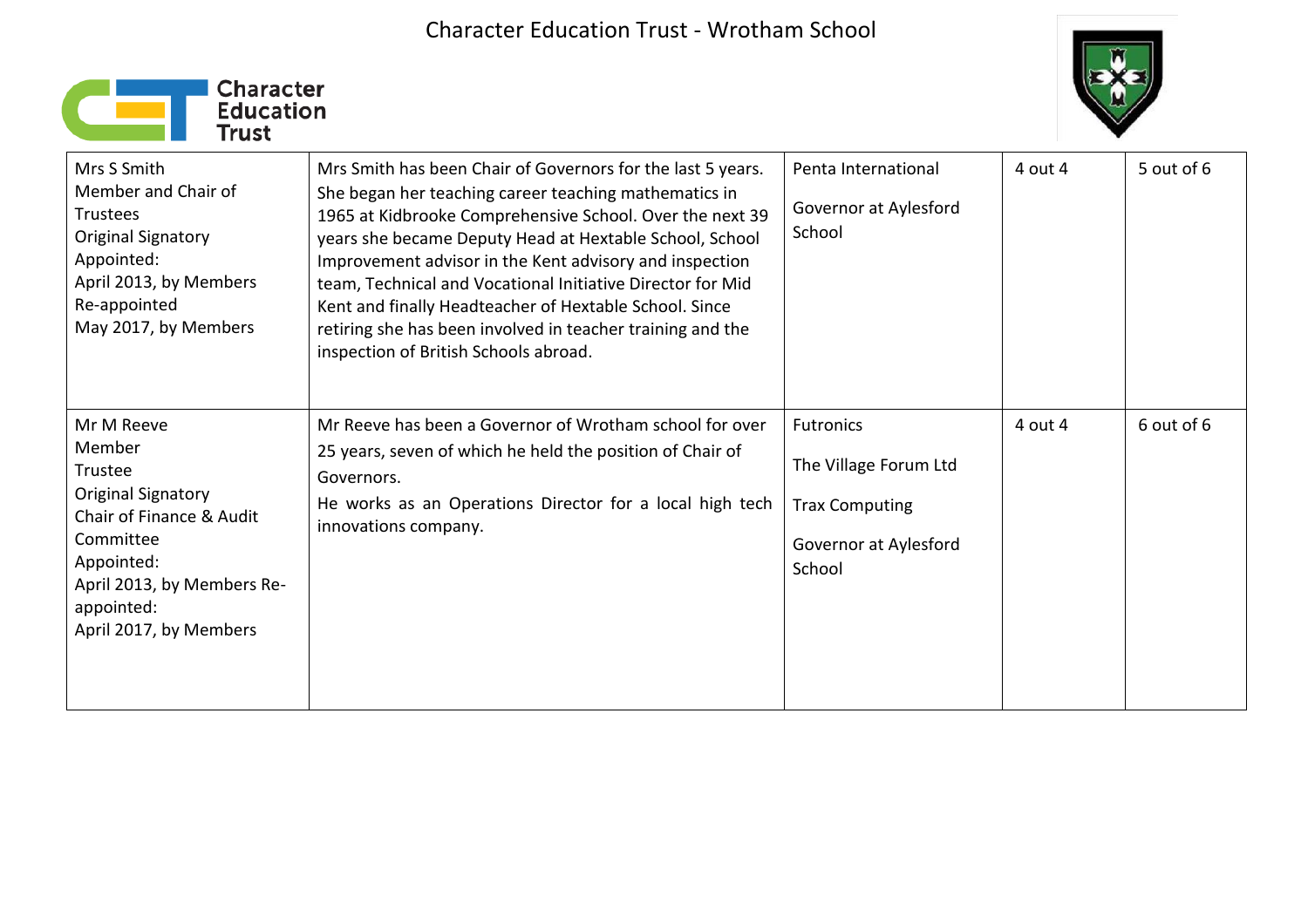



| Mr P Broszek<br>Member<br><b>Original Signatory Appointed:</b><br>April 2013, by Members Re-<br>appointed:<br>April 2017 by Members | Mr Broszek has had over 30 years' experience as an<br>electrical, instrumentation and control engineer within the<br>pharmaceutical industry. He is currently employed by Cory<br>Environmental in the Borough of Bexley.                                                                                                                                                                                                                                                                                                                         | Cory Environmental | 0 out of 4 | 4 out of 6 |
|-------------------------------------------------------------------------------------------------------------------------------------|---------------------------------------------------------------------------------------------------------------------------------------------------------------------------------------------------------------------------------------------------------------------------------------------------------------------------------------------------------------------------------------------------------------------------------------------------------------------------------------------------------------------------------------------------|--------------------|------------|------------|
| Mr J Emmitt<br>Trustee Appointed:<br>March 2017 by Members<br><b>Local Governing Body</b>                                           | Mr Emmitt started as a Governor at Wrotham School in<br>2017, which is also his first Governorship. Mr Emmitt has<br>over 15 years teaching experience since graduating from St<br>Mary's University, Strawberry Hill. He began his career at<br>Chatham Grammar School for Boys in Medway as a PE<br>teacher for four years before moving into the Independent<br>Sector, where he is the Director of PE and Sport at<br>Sevenoaks School. James was also involved in one of the<br>Boys' Boarding Houses for five years as a Residential Tutor. | Sevenoaks School   | 4 out of 4 | N/A        |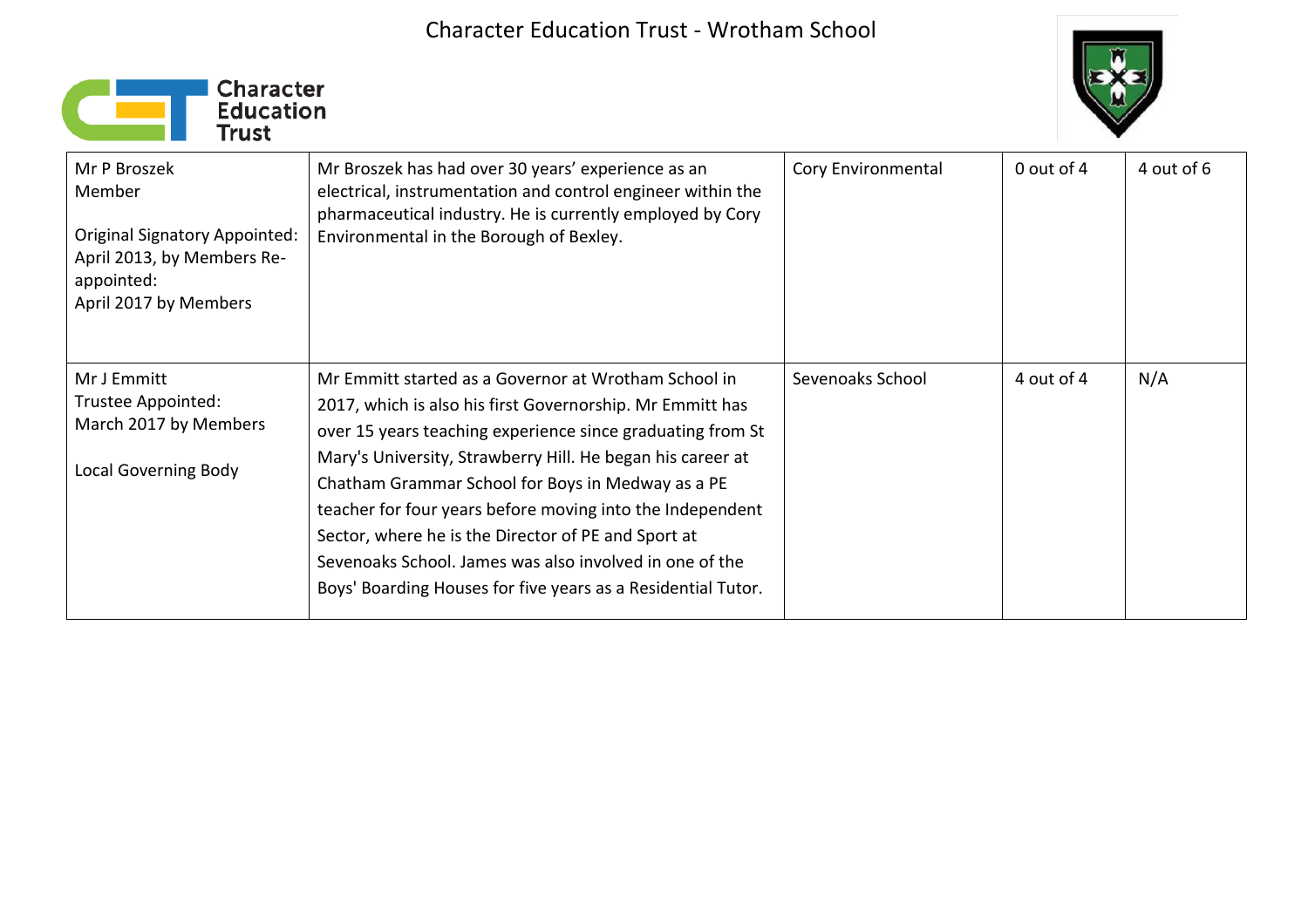



| Mr J Smith<br><b>Staff Trustee Appointed:</b><br>June 2017, by Members<br>following election by staff<br><b>Local Governing Body</b>    | Mr Smith is currently the Head of ICT and Vocational<br>Learning at Wrotham School and has worked at the school<br>since April 2005. He has taught several subjects during his<br>time and has held various roles of responsibility within the<br>school.                                                                    | None            | 4 out of 4 | N/A |
|-----------------------------------------------------------------------------------------------------------------------------------------|------------------------------------------------------------------------------------------------------------------------------------------------------------------------------------------------------------------------------------------------------------------------------------------------------------------------------|-----------------|------------|-----|
| Mr P Bridgman Staff<br>Trustee Appointed:<br>June 2017, by Members<br>following election by staff<br><b>Local Governing Body</b>        | Mr Bridgman is a staff governor. He has been a maths<br>teacher since 2008, and has been at Wrotham since 2011.<br>Before teaching he qualified as a Chartered Accountant<br>working in the financial services sector. In that time he<br>became a Finance Director of a public company, and later of<br>a building society. | None            | 4 out of 4 | N/A |
| Mr C Miller-Hanna Parent<br>Trustee Appointed:<br>June 2017, by Members<br>following election by Parents<br><b>Local Governing Body</b> | Mr Miller-Hanna is new governor for Wrotham School. He is the<br>Managing Director for a H&S/Asbestos consultancy company<br>based in Kent. He has been in the construction sector for over 20<br>years. He volunteers for a local football club and is the club's<br>welfare officer, as well as being a coach.             | PA Group UK Ltd | 3 out of 4 | N/A |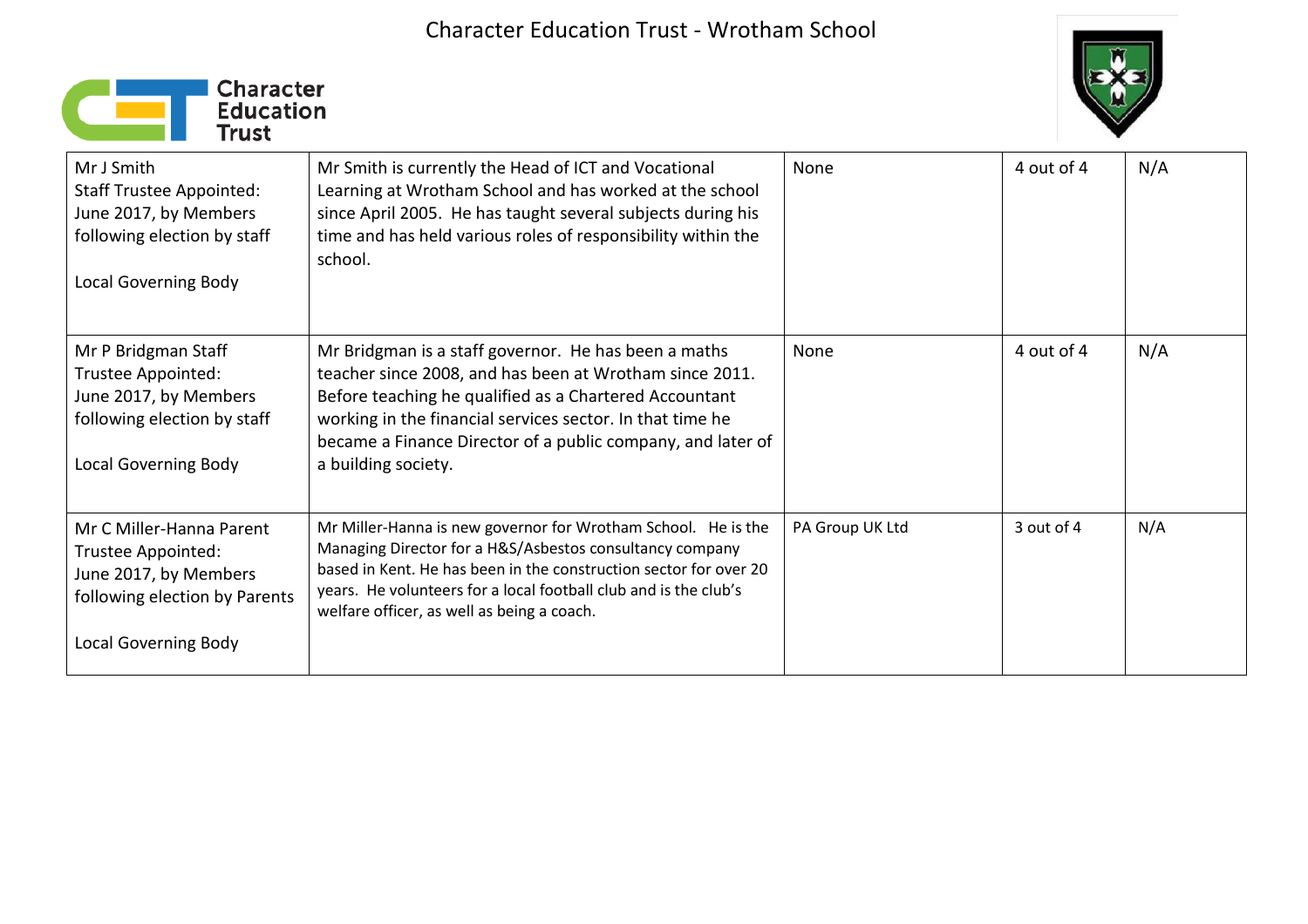



| Ms C Gilhooly Parent<br>Trustee Appointed:<br>June 2017, by Members<br>following election by Parents<br><b>Local Governing Body</b> | Ms Gilhooly originally trained as a Youth and Community<br>Worker and has subsequently worked in a variety of<br>education and community based charities. Most recently she<br>has worked within grant making trusts often with an<br>education focus.                                                                                      | Royal Children's<br>Springhead Foundation<br>(Ending 31st October 2020) | 4 out of 4                                   | N/A                                   |
|-------------------------------------------------------------------------------------------------------------------------------------|---------------------------------------------------------------------------------------------------------------------------------------------------------------------------------------------------------------------------------------------------------------------------------------------------------------------------------------------|-------------------------------------------------------------------------|----------------------------------------------|---------------------------------------|
| Mr D Turner MBE<br>Trustee Appointed:<br>December 2019, by Members<br><b>Trust Board</b>                                            | Mr Turner has had an extensive business career in<br>electrical and paper industries. He has spent twenty years doing<br>public and private consultancy, thirteen years as Hon Treasurer for<br>the Firefighters Charity. He was a Governor at Mid Kent College<br>for 19 year, 8 of them as chair. He was Honoured in 2000 with an<br>MBE. | None                                                                    | 3 out of 3<br>Appointed<br>Dec 2019          | 1 out of 3<br>Appointed<br>Dec 2019   |
| Mrs L Dineen<br>Trustee Appointed:<br>March 2020, by<br>Members<br><b>Local Governing</b><br>Body                                   | Mrs Dineen has extensive experience in the healthcare<br>sector, both public and private. Lately a Hospital Director for<br>16 years for a private healthcare company. Mrs Dineen<br>retired in 2017.                                                                                                                                       | None                                                                    | 2 out of 2<br>Appointed<br><b>March 2020</b> | N/A<br>Appointed<br><b>March 2020</b> |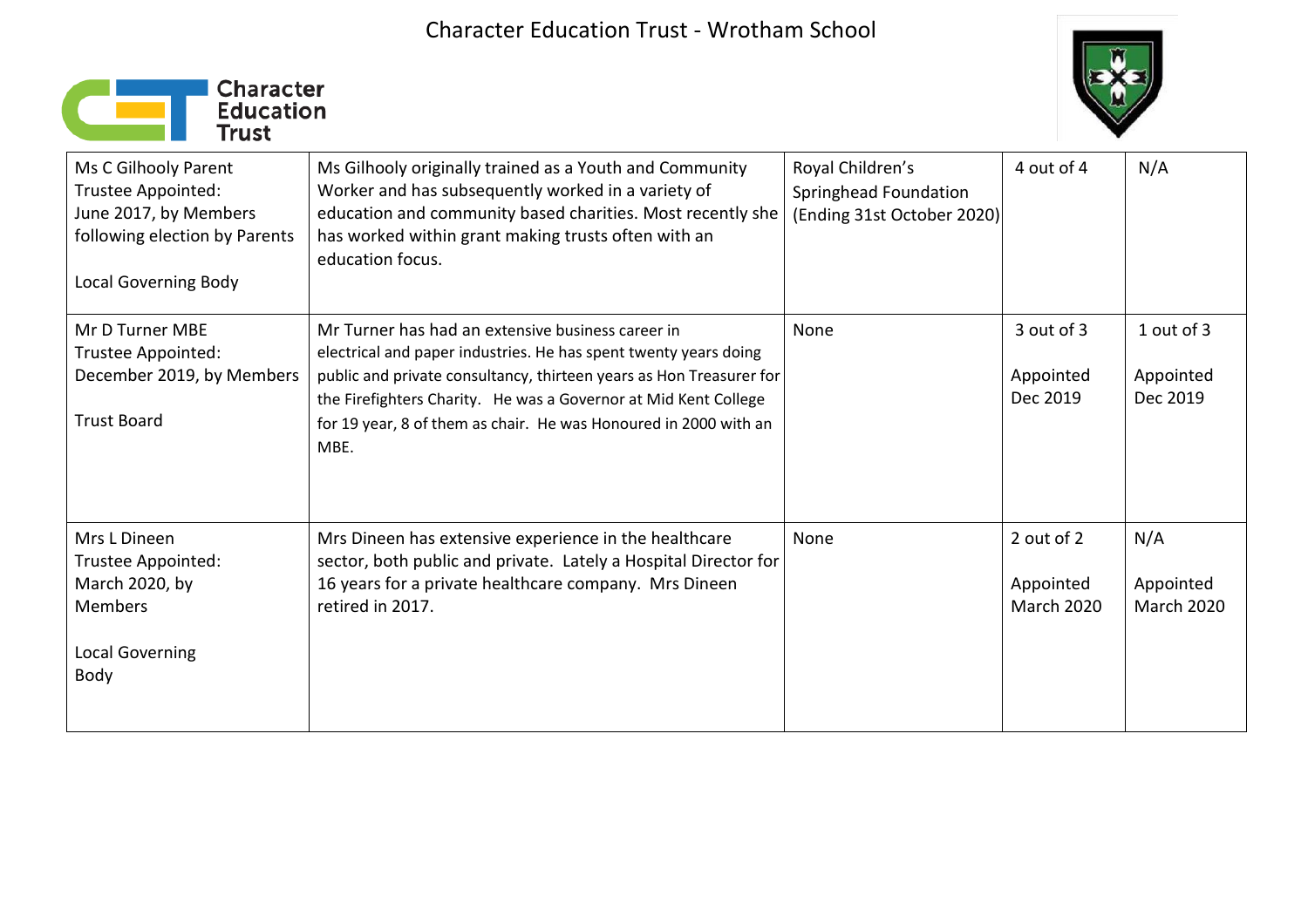



| Mr A Malik<br>Trustee Appointed:<br>March 2020 by<br>members<br><b>Trust Board</b>                            | Mr Malik is a Cyber Security professional working as a Global<br>Cyber Security Lead at a luxury fashion brand.<br>He has worked in various roles in IT and Cyber Security<br>during his career. He is also a qualified teacher of Computer<br>Science and has a keen interest in Education of Computer<br>Science and Cyber Security at Primary and Secondary School<br>level. | Chanel Ltd | 2 out of 2<br>Appointed<br><b>March 2020</b> | N/A                           |
|---------------------------------------------------------------------------------------------------------------|---------------------------------------------------------------------------------------------------------------------------------------------------------------------------------------------------------------------------------------------------------------------------------------------------------------------------------------------------------------------------------|------------|----------------------------------------------|-------------------------------|
| Mr D Cuff<br><b>Trustee Appointed</b><br>to Trust Board<br>September 2020<br>by Members<br><b>Trust Board</b> | Employed as Rugby Coach by Louise Rickard who also works<br>for Aylesford School (dose not coach Aylesford Students).<br>Invigilator for Aylesford School.<br>Chair of Governors at Aylesford School                                                                                                                                                                            |            | N/A<br>Appointed<br>Sept 2020                | N/A<br>Appointed<br>Sept 2020 |